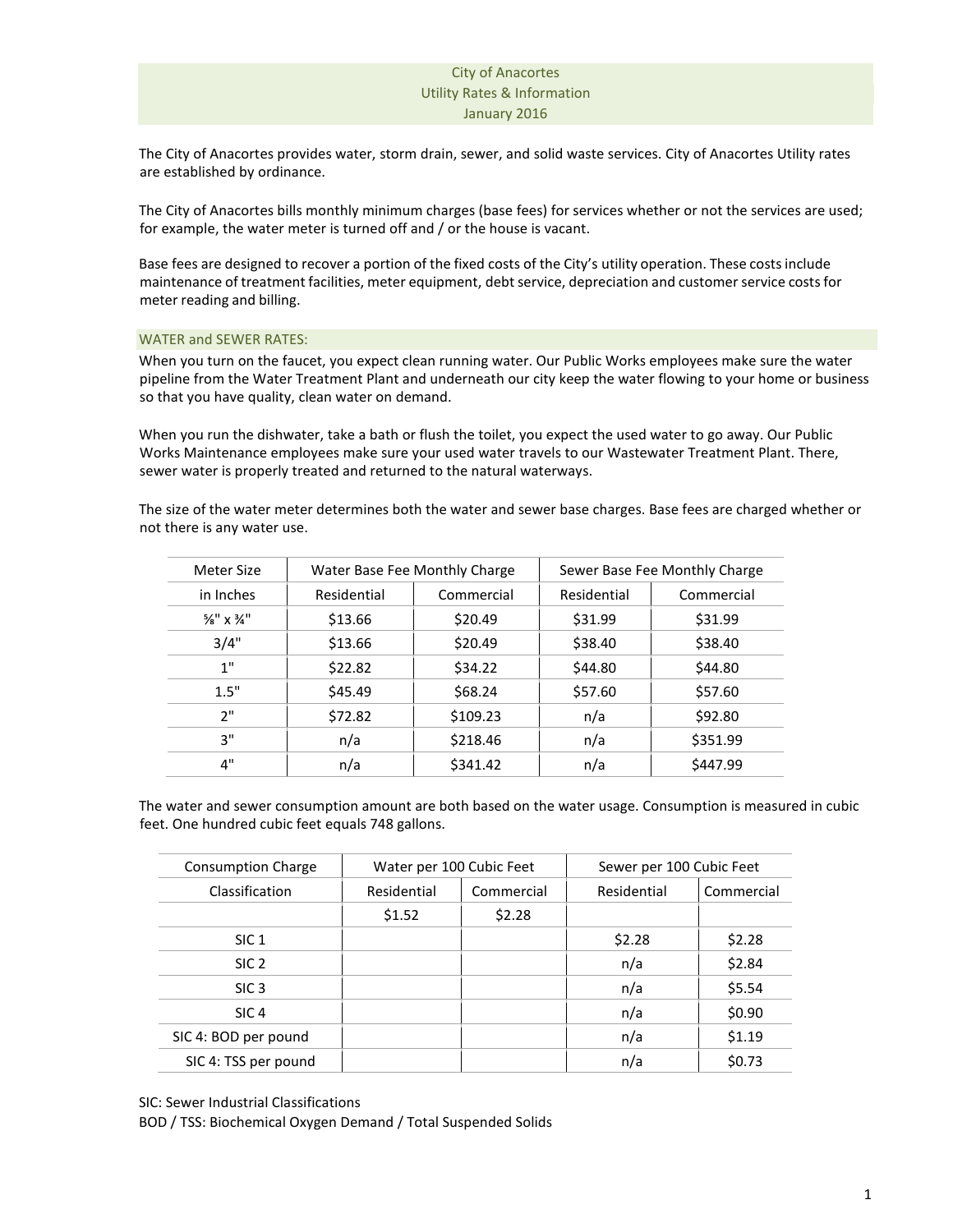Sewer consumption charges are based on water use, assuming that most water that comes in through the water meter goes out through the City sanitary sewer system.

# Single Family Residential Sewer "Cap":

Many homes use more water during the warmer summer months that is not discharged through the sewer, mostly due to yard watering. Because that water use increase does not increase the sewer use, the City sets a "cap" on sewer consumption charges. The cap is calculated by taking the water use for November, December, January and February and dividing it by four. This average, along with the sewer base charge, determines the sewer maximum charge, which is applied to the account beginning in April. Adjustments due to leaks or misreads during the averaging period are factored in.

| Meter Size                        | 0-600 CF | 601-800 CF | 801-1,000 CF | 1001-1.500 CF | Over 1,500 CF       |
|-----------------------------------|----------|------------|--------------|---------------|---------------------|
| in Inches                         |          |            |              |               |                     |
| $\frac{5}{8}$ " x $\frac{3}{4}$ " | \$45.65  | \$50.21    | \$54.76      | \$66.15       | No Limit/Actual Use |
| 3/4"                              | \$52.06  | \$56.61    | \$61.17      | \$72.55       | No Limit/Actual Use |

### Average Winter Water Use - AWWU

## STORM DRAIN

Whenever it rains or the snow melts, the water flows over the land surface heading to the nearest lake, storm water pond or ditch, carrying with it debris and pollution. This commonly is referred to as storm water runoff and the city has a legal responsibility to manage surface water in the community. Wherever you live in the community, surface water affects everyone in Anacortes.

The monthly fee for storm drain funds the operation, maintenance and administration of the city stormwater utility. Each residential unit (ERU) is equivalent to two thousand square feet of impervious surface area. Commercial properties may be charged for additional ERUs based on their impervious surface area.

| Single Family Residential (flat fee) | \$5.00               |
|--------------------------------------|----------------------|
| Commercial per ERU per Month         | $\frac{1}{2}$ \$5.00 |

## REFUSE, RECYCLABLES and ORGANICS

When you set your City issued trash totes out each week, you expect them to be emptied. Our Solid Waste employees help to make sure your household is free of stinky trash and potential health risks. This division provides this public health service as well as other services that keep our city and your neighborhood clean.

The City contracts with Waste Management Northwest to provide weekly collection of recyclables. Residential customers and restaurants may also sign up for Organics collection (yard waste and food scraps), also serviced by Waste Management. Please call Waste Management Northwest at 800-592-9995 for service information.

| Service Type | <b>Tote Size</b>     | Monthly Rate        | <b>Additional Totes</b><br>per Tote | Maximum # of Totes                           |
|--------------|----------------------|---------------------|-------------------------------------|----------------------------------------------|
| Refuse       | 21 gallon            | \$7.08              | Not Available                       | One $(1)$                                    |
| Refuse       | 32 gallon            | \$13.16             | \$13.16                             | Three (3) Residential<br>Five (5) Commercial |
| Recyclables  | 32, 64, or 96 gallon | 59.11               | \$9.11                              | No Limit                                     |
| Organics     | 32, 64, or 96 gallon | \$11.13 Residential | \$11.13                             |                                              |
|              | 96 gallon            | \$16.19 Restaurant  | \$16.19                             | No Limit                                     |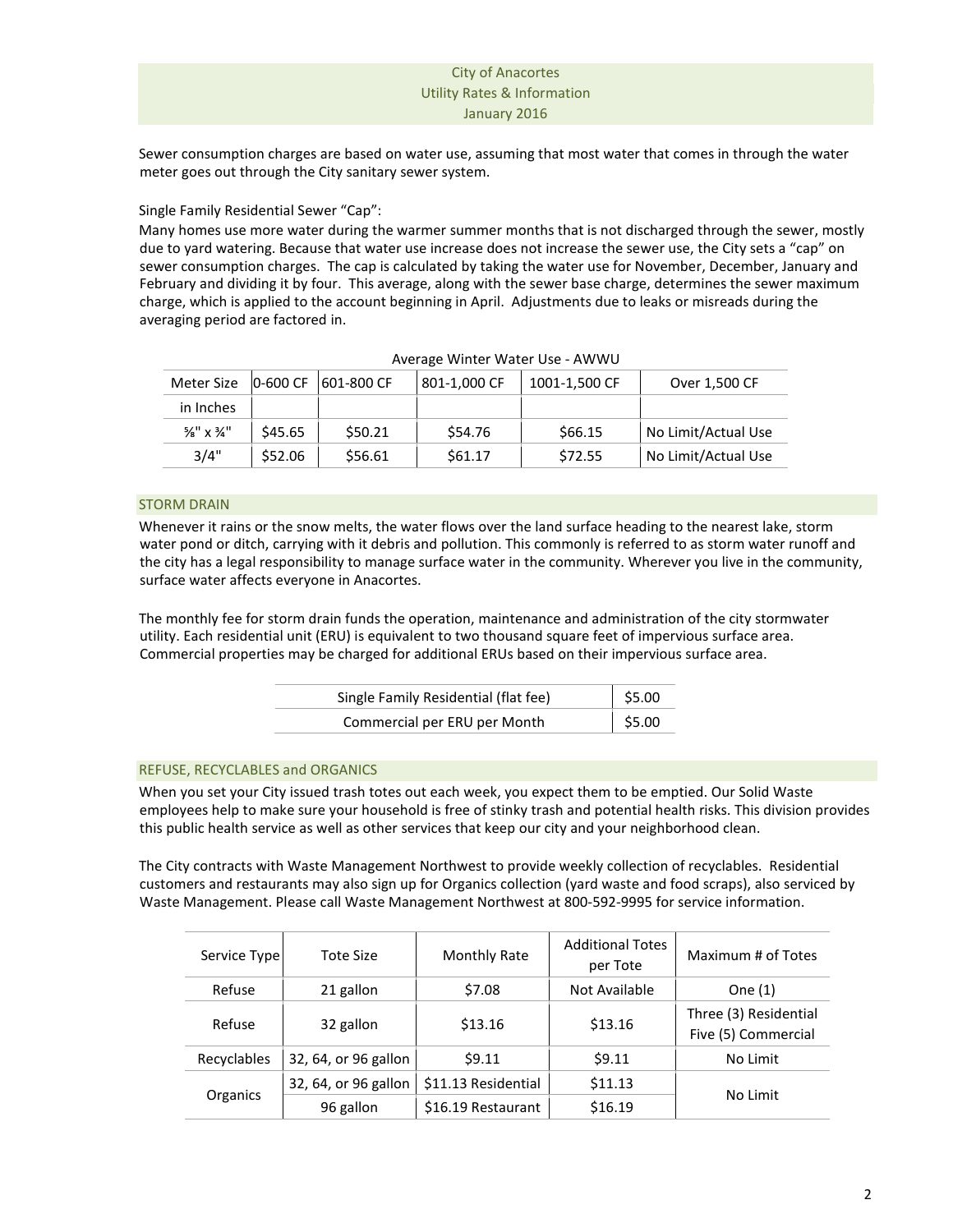## Additional Refuse

Place extra refuse in "City Garbage Bags": blue, heavy-duty 32-Gallon capacity bags available for purchase at City Hall and various retail outlets throughout Anacortes.

Please call the Solid Waste Department at 360-293-1921 for information on changing your refuse service, special hauls, appliance removal, free cleanup days, and holiday pick-up schedules.

Please call Waste Management Northwest at 800-592-9995 for information on Recycling and Organics service.

| City Garbage Bags per Bag   | \$4.05 plus tax |
|-----------------------------|-----------------|
| Non-refrigerated Appliance  | \$25.30         |
| Refrigerated Appliance      | \$35.42         |
| Special Haul per cubic yard | \$35.42         |

# Refuse – Permanent Container Rates

Commercial accounts are eligible to have permanent refuse dumpster. Prices below are for one scheduled pick up per week (minimum).

Please call the Solid Waste Department at 360-293-1921 for information on changing your container size, number of weekly pick-ups, or requesting extra pick-ups.

| <b>Container Size</b> |                | Monthly Rate per | Additional Scheduled | Extra Collection - On |
|-----------------------|----------------|------------------|----------------------|-----------------------|
|                       |                | Container        | Weekly Pick Up       | Request               |
|                       | 1.5 Cubic Yard | \$96.14          | \$96.14              | \$25.30               |
|                       | 2 Cubic Yard   | \$116.38         | \$116.38             | \$30.36               |
|                       | 3 Cubic Yard   | \$166.98         | \$166.98             | \$40.48               |
|                       | 6 Cubic Yard   | \$328.90         | \$328.90             | \$86.02               |
|                       | 8 Cubic Yard   | \$440.22         | \$440.22             | \$111.32              |
|                       |                |                  |                      |                       |

## Refuse – Temporary Container Rates

Temporary container (dumpster) rental is available to residential and commercial customers.

A signed contract and pre-payment of Delivery Fee is required.

The Delivery Fee includes set-up, seven day rental, and removal. Additional daily fees and extra pick-ups are billed to the property utility account.

Please call the Solid Waste Department at 360-293-1921 for pick-up/empty and removal.

| <b>Container Size</b> | Delivery Fee with Tax | Daily Fee - after 7 Days | Extra Collection - On Request |
|-----------------------|-----------------------|--------------------------|-------------------------------|
| 1.5 Cubic Yard        | \$111.55              | \$3.04                   | \$55.66                       |
| 2 Cubic Yard          | \$129.17              | \$4.05                   | \$65.78                       |
| 3 Cubic Yard          | \$152.65              | \$5.57                   | \$80.96                       |
| 6 Cubic Yard          | \$217.24              | \$10.12                  | \$131.56                      |
| 8 Cubic Yard          | \$264.21              | \$15.18                  | \$166.98                      |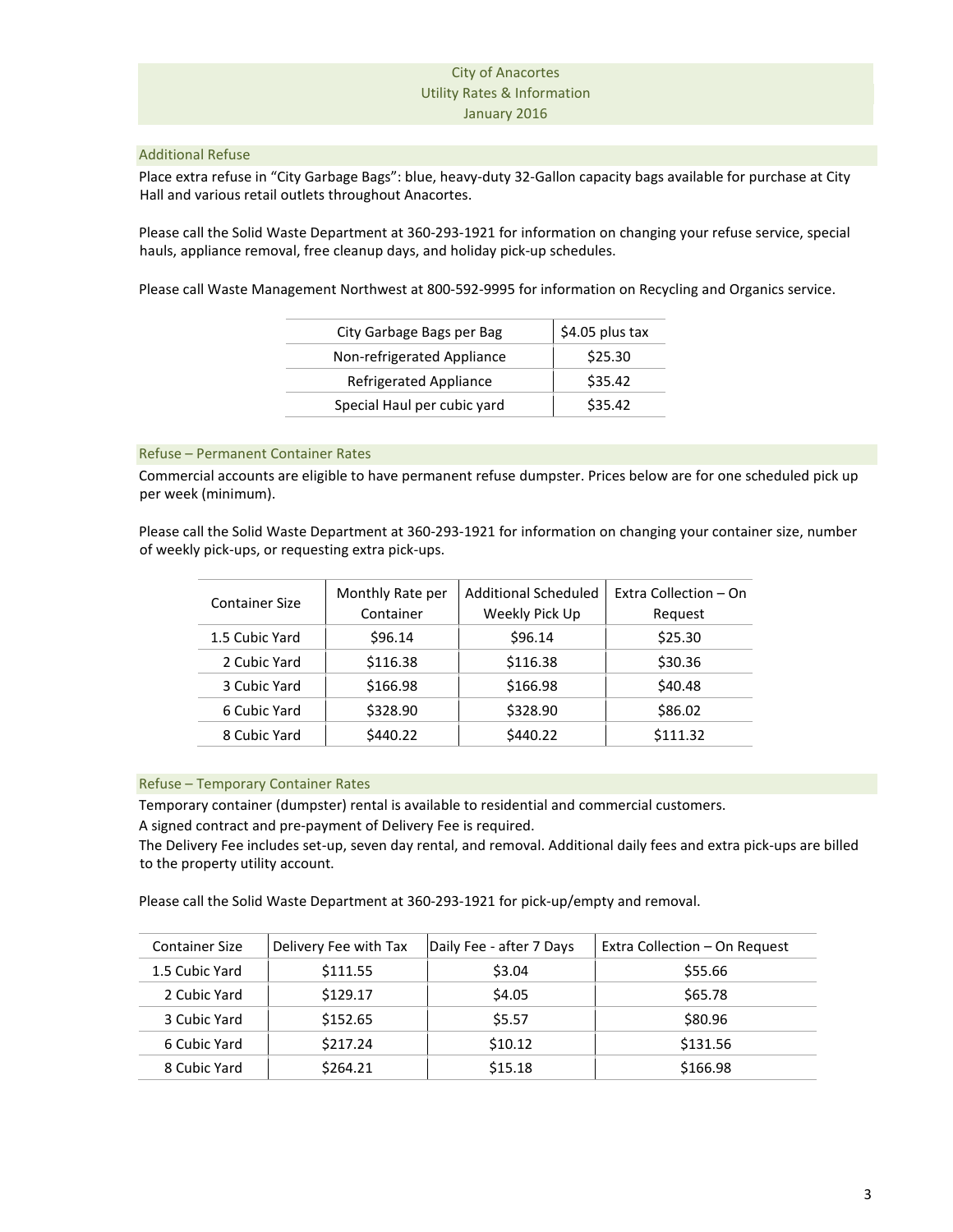#### Drop Box Container Rates

Please call the Solid Waste Department at 360-293-1921 for pick-up/empty and removal.

Temporary Drop Box Rental Container Size **Delivery Fee with Tax** Daily Fee - after 7 Days Haul Fee Tonnage Fee per Ton 10 or 30 Cubic Yard  $\begin{array}{|c|c|c|c|c|}\n\hline\n\text{5266.47} & \text{53.38} \\
\hline\n\end{array}$ Container Size | Compactor Box Haul Fee | Non-Compactor Box Haul Fee 10 or 30 Cubic Yard | \$187.22 | \$166.98 Container Size Delivery Fee Monthly Rate Tonnage Fee per Ton 10 or 30 Cubic Yard  $\left| \frac{575.90}{20} \right|$  \$101.20  $\left| \frac{589.00}{20} \right|$ 

#### Outside City Limits

Accounts outside the city limits served by city water are also assessed a 50% surcharge on top of the total water charge. Solid waste and sanitary sewer services are not available outside of City limits.

#### Irrigation Meter

Irrigation meters are billed for water base fees and consumption only. Irrigation meters are billed at residential rates for single-family residential property; otherwise, they are billed at commercial rates. Irrigation meters that serve a common area are billed at commercial rates.

### Water Leaks

The customer is responsible for repairs on the house side of the meter. If you suspect a leak on the City's side of the meter box, or if you need assistance locating your meter box, please contact the Water Maintenance Department at (360) 293-1921.

After repairs have been made, you may be eligible for an adjustment on your City Utility bill. The "Leak Account Review Application" with details and requirements is available online or at City Hall.

## Utility Billing

Billing statements cover service for the full calendar month. Bills are mailed out by the 15th of the following month and are due on the last business day of each month. The due date is printed on the bill. If you make a payment after the due date, the next billing statement may include the past due balance.

#### Payment Options

You may apply to have your city utility bill deducted directly from your checking or savings account. Applications are available online or at City Hall.

Cash payments, as well as payments by check, Discover Card, MasterCard and Visa, can be made at the Utility payments desk, second floor, City Hall Municipal Building at 904 6th Street, corner of 6th St and Q Ave, behind the US Post Office.

Payments by check can be sent to our mailing address at City of Anacortes, PO Box 410, Anacortes, WA 98221- 0410. City of Anacortes utility payments by check may be mailed in the envelope included with your billing statement. Check payments may also be deposited in our secure drop box located in our north parking lot at 5th Street and Q Avenue. Do not mail cash or place cash in the payment drop box.

You can pay by telephone at no extra charge through our secure automated telephone payment system powered by Paymentus Corporation, please call (855) 288-4093. You may pay by check, Discover Card, MasterCard, or Visa.